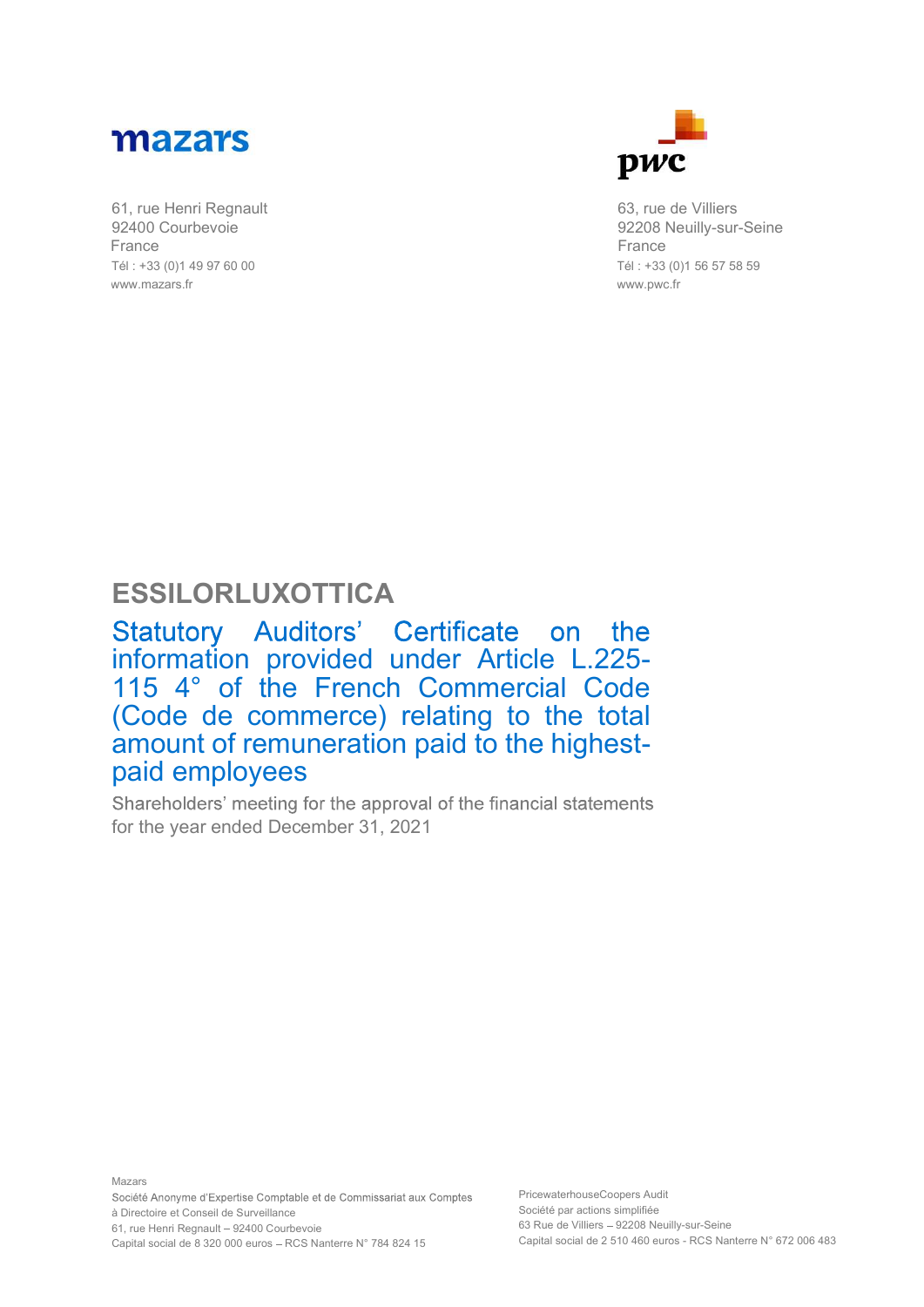## ESSILORLUXOTTICA

Société Anonyme 712 049 618 R.C.S. Créteil

## Statutory Auditors' Certificate on the information provided under Article L.225-115 4° of the French Commercial Code (Code de commerce)

Shareholders' meeting for the approval of the financial statements for the year ended December 31, 2021

This is a free translation into English of the Statutory Auditors' Certificate on the information provided under Article L.225-115 4° of the French Commercial Code (Code de commerce) issued in French and it is provided solely for the convenience of English speaking users.

This report should be read in conjunction with, and construed in accordance with, French law and professional auditing standards applicable in France.

To the Shareholders,

In our capacity as statutory auditors of your company and pursuant to Article L.225-115 4° of the French Commercial Code (Code de commerce), we have prepared this certificate on the information relating to the total amount of remuneration paid to the highest-paid employees for the year ended December 31, 2021, as indicated in attached document.

This information has been prepared under the responsibility of Mr. Francesco MILLERI, Chief Executive Officer of EssilorLuxottica. It is our responsibility to attest this information.

In the context of our role as statutory auditor, we have audited the financial statements of your company for the year ended December 31, 2021. Our audit was conducted in accordance with professional standards applicable in France, and was planned and performed for the purpose of forming an opinion on the financial statements taken as a whole and not on any individual component of the accounts used to determine in the information. Accordingly, our audit tests and samples were not made with this objective and we do not express any opinion on any components of the accounts taken individually.

We performed the procedures that we considered necessary in light of the professional guidance issued by the French Institute of statutory auditors (Compagnie nationale des commissaires aux comptes) relating to this assignment. These procedures, which do not constitute an audit or a limited review, consisted in making the necessary reconciliations between the total amount of remuneration paid to the highest-paid employees and the accounting from which it is derived and to verify that it is consistent with the elements having served as a basis for preparing the financial statements for the financial year ended 31 December, 2021.

On the basis of our work, we have nothing to report on the concordance of the total amount of remuneration paid to the highest-paid employees in the attached document and amounting to